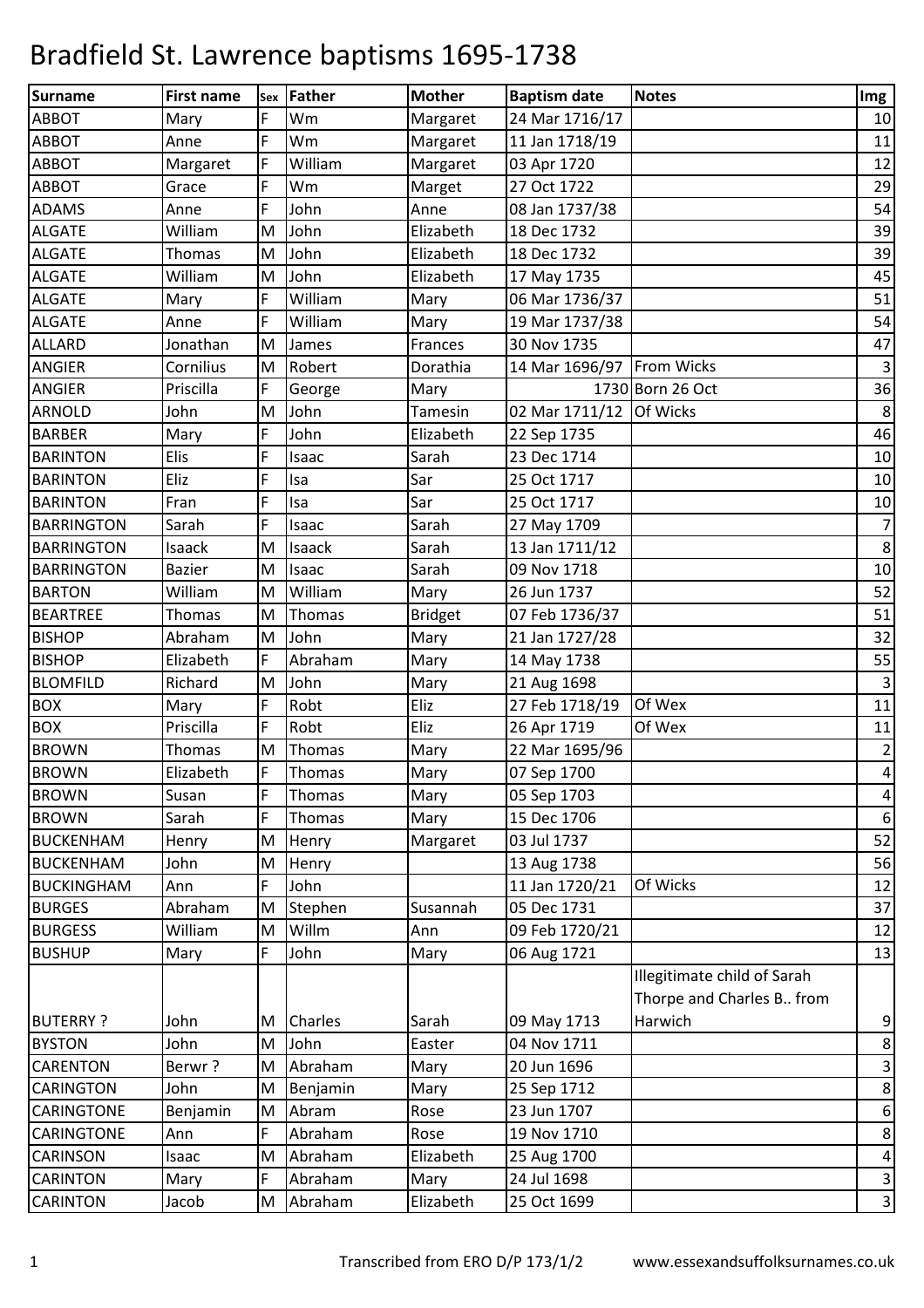| <b>Surname</b>     | <b>First name</b> | Sex       | <b>Father</b> | <b>Mother</b> | <b>Baptism date</b>              | <b>Notes</b>  | Img                     |
|--------------------|-------------------|-----------|---------------|---------------|----------------------------------|---------------|-------------------------|
| <b>CARINTON</b>    | Elizabeth         | F         | Abraham       | Elizabeth     | 08 Mar 1701/2                    |               | 4                       |
| <b>CARINTON</b>    | Benjamin          | M         | Bejamin       | Judith        | 14 Feb 1709/10                   |               | $\overline{7}$          |
| <b>CARINTON</b>    | Joseph            | M         | Abraham       | Rose          | 13 Apr 1713                      |               | $\boldsymbol{9}$        |
| <b>CARINTON</b>    | Sam               | M         | Ab            | Rose          | 17 Jun 1715                      |               | $10\,$                  |
| <b>CARINTON</b>    | Rebecca           | F         | Ben           | Mary          | 10 Mar 1716/17                   |               | $10\,$                  |
| <b>CARINTON</b>    | Bennet            | M         | Abraham       | Mary          | 14 Jul 1717                      |               | 10                      |
| <b>CARINTON</b>    | Mary              | F         | Abraham       | Mary          | 11 Aug 1717                      |               | $10\,$                  |
| <b>CARINTON</b>    | Benj              | M         | Wm            | Susan         | 28 Jun 1719                      |               | 11                      |
| <b>CARINTON</b>    | Abraham           | M         | Abraham       | Mary          | 02 Aug 1719                      |               | 11                      |
| <b>CARNALL</b>     | James             | M         | James         | Mary          | 01 Apr 1722                      |               | 29                      |
| <b>CARONTON</b>    | William           | M         | Abraham       | Elizabeth     | 01 Dec 1704                      |               | 5                       |
| <b>CARRERTON</b>   | Richard           | M         | Abraham       | Mary          | 01 Jul 1697                      |               | 3                       |
| <b>CARRINGTON</b>  | William           | M         | Benjamin      | Mary          | 02 Jan 1713/14                   |               | 9                       |
| <b>CARRINGTON</b>  | <b>Thomas</b>     | M         | Abraham       | Rose          | 26 May 1714                      |               | $\boldsymbol{9}$        |
| <b>CARRINGTON</b>  | Robert            | M         | Abraham       | Rose          | 03 Aug 1718                      |               | 10                      |
| <b>CARRINGTON</b>  | Thomas            | M         | Abra          | Mary          | 28 Jan 1721/22                   | Junawhary !   | 29                      |
| <b>CARRINGTON</b>  | Marget            | F         | Abraham       | Mary          | 04 Mar 1722/23   Born 17 Febuary |               | 30                      |
| <b>CARRINGTON</b>  | Anne              | F         | Abraham       | Mary          | Mar 1726/27                      | Born 21 March | 32                      |
| <b>CARRINGTON</b>  | Richard           | M         | Abraham       | Mary          | 24 Mar 1727/28   Born 18 March   |               | 33                      |
| <b>CARRINGTON</b>  | Richard           | M         | Abraham       | Mary          | 18 Jul 1729                      |               | 34                      |
| <b>CARRINGTON</b>  | William           | M         | Abraham       | Mary          | 21 Mar 1730/31                   |               | 36                      |
| <b>CARRINGTON</b>  | John              | M         | Abraham       | Mary          | 09 Feb 1732/33                   |               | 39                      |
| <b>CARRINGTON</b>  | Mary              | F         | Benjamin      | Mary          | 26 Feb 1732/33                   |               | 39                      |
| <b>CARRINGTON</b>  | Benjamin          | M         | Benjamin      | Mary          | 16 Feb 1734/35                   |               | 45                      |
| <b>CARRINGTON</b>  | Sarah             | F         | Abraham       | Mary          | 10 Aug 1735                      |               | 46                      |
| <b>CARRINGTON</b>  | Samuel            | M         | Samuel        | Martha        | 26 Nov 1735                      |               | 47                      |
| <b>CARRINGTON</b>  | Samuel            | M         | Benjamin      | Mary          | 23 Feb 1736/37                   |               | 51                      |
| <b>CARRINGTON</b>  | William           | M         | Abraham       | Mary          | 05 Jun 1737                      |               | 52                      |
| <b>CARRINGTON</b>  | William           | M         | John          | Mary          | 24 Jul 1737                      |               | 52                      |
| <b>CARRINGTONE</b> | Mary              | F         | Benjamin      | Judith        | 28 Jan 1708/9                    |               | $\overline{7}$          |
| <b>CARRINGTONE</b> | Rose              | F         | Abram         | Rose          | 09 Mar 1708/9                    |               | $\overline{7}$          |
| <b>CARRINTON</b>   | Wm                | M         | Wm            | Susanah       | 23 Dec 1714                      |               | 10                      |
| <b>CARRINTON</b>   | Eliz              | F         | Ben           | Mary          | 13 Mar 1714/15                   |               | $10\,$                  |
| <b>CARRINTON</b>   | Sarah             | F         | Ben           | Mary          | 15 Feb 1718/19                   |               | 11                      |
| <b>CASEN</b>       | Joseph            | M         | Joseph        | Anne          | 13 Aug 1727                      |               | 32                      |
| <b>CHEESE</b>      | Susana            | F         | <b>Niclas</b> | Susana        | 02 Apr 1710                      |               | $\overline{7}$          |
| <b>CLEMENTS</b>    | Matthew           | M         | Edward        | Hannah        | 04 Feb 1695/96                   |               | $\overline{\mathbf{c}}$ |
| <b>CLOVER</b>      | Mary              | F         | William       | Susan         | 11 Aug 1695                      |               | $\overline{2}$          |
| <b>CLOVER</b>      | Robert            | M         | William       | Susanna       | 12 Jun 1698                      |               | 3                       |
| <b>CLOVER</b>      | Susan             | F         | William       | Susan         | 13 Feb 1701/2                    |               | $\pmb{4}$               |
| <b>COCK</b>        | Sarah             | F         | John          |               | 22 Nov 1720                      | Of Wicks      | 12                      |
| <b>COLEMAN</b>     | John              | M         | Thomas        | Katherine     | 05 Aug 1733                      |               | 40                      |
| <b>COMAN</b>       | John              | M         | Thomas        | Mary          | 12 Mar 1723/24                   |               | 30                      |
| <b>COMMAN</b>      | Thomas            | M         | Thomas        | Sarah         | 06 May 1721                      |               | 12                      |
| <b>CONDELL</b>     | James             | M         | James         | Mary          | 17 May 1716                      |               | 10                      |
| <b>CONSTABLE</b>   | Margaret          | F         | Mathes        | <b>Ellis</b>  | 15 Apr 1713                      | Of Weecks     | $\boldsymbol{9}$        |
| <b>COPPEN</b>      | John              | M         | William       | Mary          | 28 Apr 1728                      | Born 21 April | 33                      |
| <b>COPPIN</b>      | Samuel            | ${\sf M}$ | William       | Mary          | 23 Aug 1730                      | Born 14 Aug   | 35                      |
| <b>COPPIN</b>      | Mary              | F         | William       | Mary          | 25 May 1733                      |               | 40                      |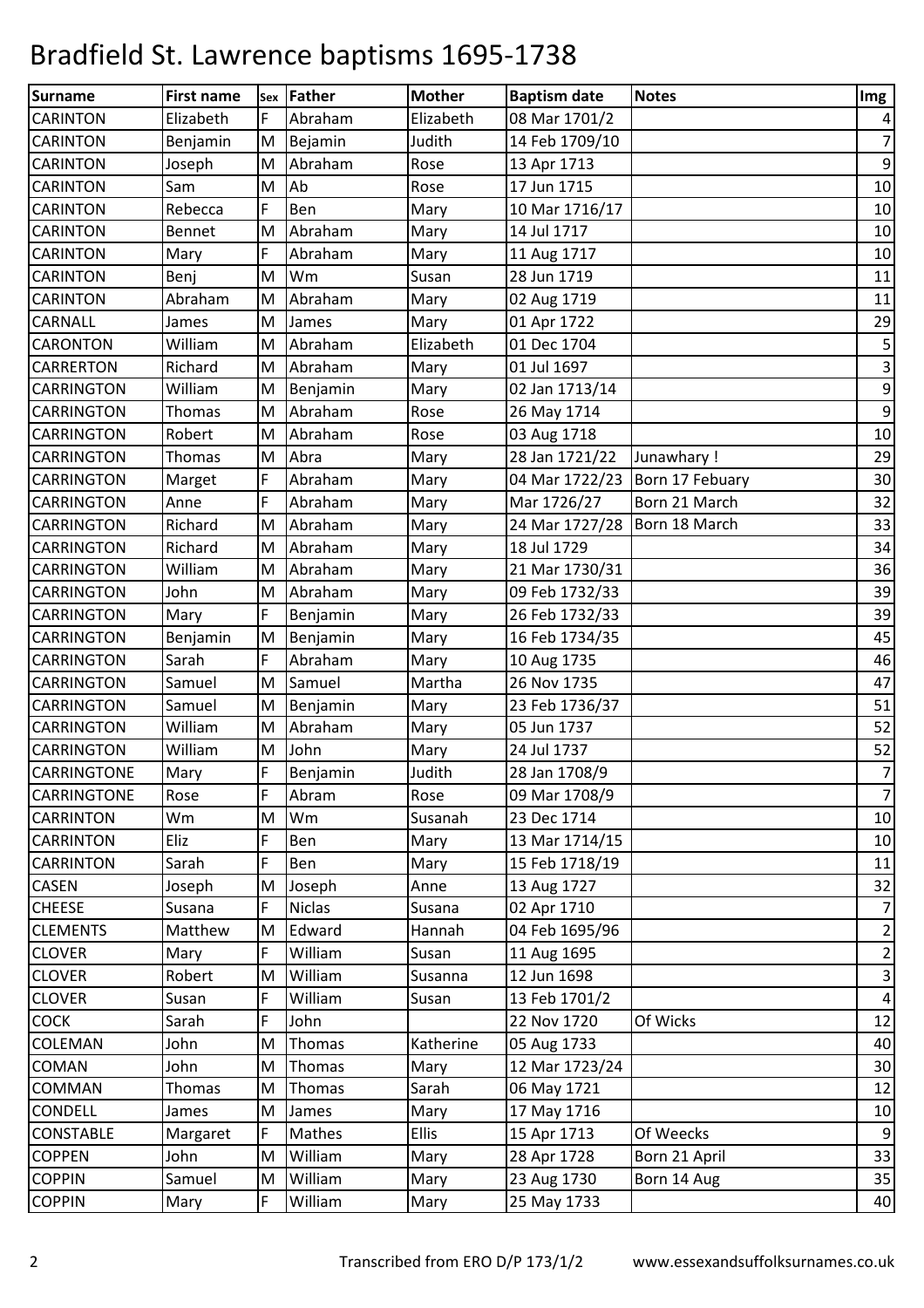| <b>Surname</b>  | <b>First name</b> | <b>Sex</b>                                                                            | Father     | <b>Mother</b> | <b>Baptism date</b> | <b>Notes</b>         | Img              |
|-----------------|-------------------|---------------------------------------------------------------------------------------|------------|---------------|---------------------|----------------------|------------------|
| <b>COPPIN</b>   | Mary              | F                                                                                     | William    | Mary          | 29 Jun 1735         |                      | 46               |
| <b>COPSEY</b>   | Daniel            | M                                                                                     | William    | Mary          | 30 Mar 1714         | Of Weeks             | 9                |
| <b>CORNEL</b>   | Mary              | F                                                                                     | James      | Mary          | 05 Nov 1727         |                      | 32               |
| <b>CORNEL</b>   | Mary              | F                                                                                     | James      | Mary          | 04 Jul 1731         |                      | 36               |
| <b>CORNELL</b>  | Thos Henry        | M                                                                                     | James      | Mary          | 17 Jan 1719/20      |                      | 11               |
| <b>COUZINS</b>  | Elizabeth         | F                                                                                     | Edward     | Elizabeth     | 16 Nov 1735         |                      | 47               |
| <b>COVEL</b>    | Mary              | F                                                                                     | William    | Katherine     | 14 Mar 1730/31      |                      | 36               |
| <b>COVEL</b>    | William           | M                                                                                     | William    | Katherine     | 23 Dec 1733         |                      | 40               |
| <b>COVEL</b>    | Sarah             | F                                                                                     | William    | Katherine     | 23 Dec 1733         |                      | 40               |
| <b>COVEL</b>    | William           | M                                                                                     | William    | Katherine     | 17 Jan 1734/35      |                      | 44               |
| <b>COWEY</b>    | Mary              | F                                                                                     | William    | Elizabeth     | 18 Mar 1720/21      |                      | 12               |
| <b>COWEY</b>    | Sarah             | F                                                                                     | William    | Elizabeth     | 03 Jan 1723/24      |                      | 30               |
| <b>COWSOE</b>   | Elizabeth         | F                                                                                     | Willm      | Elizabeth     | 24 Jan 1719/20      |                      | 11               |
| <b>CRICK</b>    | John              | $\mathsf{M}% _{T}=\mathsf{M}_{T}\!\left( a,b\right) ,\ \mathsf{M}_{T}=\mathsf{M}_{T}$ | John       | Rebeccah      | 24 Mar 1698/99      |                      | $\mathbf{3}$     |
| <b>CRICK</b>    | Rebeccah          | F                                                                                     | John       | Rebeccah      | 19 Jan 1700/1       |                      | 4                |
| <b>CROSBE</b>   | Francis           | $\mathsf{M}% _{T}=\mathsf{M}_{T}\!\left( a,b\right) ,\ \mathsf{M}_{T}=\mathsf{M}_{T}$ | Richard    | Mary          | 08 Oct 1721         |                      | 13               |
| <b>CROSBEE</b>  | John              | M                                                                                     | Richard    | Mary          | 26 Mar 1724         |                      | 30               |
| <b>CROSBY</b>   | Richard           | M                                                                                     | Richard    |               | 17 Jan 1717/18      |                      | 10               |
| <b>CROSBY</b>   | Nathaniel         | M                                                                                     | Richd      | Mary          | 07 Feb 1719/20      |                      | 11               |
| <b>CROSS</b>    | William           | M                                                                                     | John       | Sarah         | 05 Nov 1733         |                      | 40               |
| <b>CROSS</b>    | Samuel            | ${\sf M}$                                                                             | John       | Sarah         | 23 Nov 1735         |                      | 47               |
| <b>CROSS</b>    | Elizabeth         | F                                                                                     | John       | Sarah         | 11 Sep 1737         |                      | 52               |
| <b>CROSSMAN</b> | Philip            | M                                                                                     | Tho        | Eliz          | 10 Aug 1718         | Of Weeks             | $10\,$           |
| <b>CUTTEN</b>   | Benjamin          | M                                                                                     | Nathaniel  | Rose          | 28 Feb 1734/35      |                      | 45               |
| <b>CUTTEN</b>   | Rosanna           | F                                                                                     | Nathaniel  | Rose          | 23 Sep 1736         |                      | 50               |
| <b>CUTTING</b>  |                   |                                                                                       |            |               |                     | See note             | 29               |
| <b>CUTTING</b>  | Nathaniel         | M                                                                                     | Nathaniel  | Rose          | 11 May 1734         |                      | 42               |
| <b>CUTTING</b>  | Susannah          | $\mathsf F$                                                                           | William    | Sarah         | 28 Feb 1736/37      |                      | 51               |
| <b>CUTTING</b>  | Susannah          | F                                                                                     | Nathaniel  | Rose          | 11 Apr 1738         |                      | 55               |
| <b>CUTTING</b>  | Sarah             | F                                                                                     | William    | Sarah         | 19 Jun 1738         |                      | 56               |
| <b>CUTTON</b>   | William           | M                                                                                     | <b>Nat</b> | Mary          | 18 Jul 1714         |                      | $\boldsymbol{9}$ |
| <b>CUTTON</b>   | Susan             | F                                                                                     | Nat        | Mary          | 18 Jan 1718/19      |                      | 11               |
| <b>DADAY</b>    | John              | M                                                                                     | John       | Martha        | 11 Mar 1710/11      |                      | 8                |
| <b>DADAY</b>    | Martha            | F                                                                                     | John       | Martha        | 15 Mar 1712/13      |                      | $\boldsymbol{9}$ |
| <b>DADAY</b>    | John              | M                                                                                     | John       | Martha        | 08 Apr 1716         |                      | 10               |
| <b>DADAY</b>    | Henry             | M                                                                                     | Henry      | Susan         | 01 Mar 1718/19      |                      | 11               |
| <b>DADIE</b>    | Mary              | F                                                                                     | John       | Margaret      | 29 Feb 1707/8       |                      | $\boldsymbol{6}$ |
| <b>DADY</b>     | Robert            | M                                                                                     | Henery     | Susan         | 02 Apr 1722         | Twin                 | 30               |
| <b>DADY</b>     | Susan             | F                                                                                     | Henery     | Susan         | 02 Apr 1722         | Twin                 | 30               |
| <b>DAYDAY</b>   | Sarah             | F                                                                                     | John       | Martha        | 19 Apr 1719         |                      | 11               |
| <b>DEAN</b>     | John              | M                                                                                     | Richard    | Anne          | 14 May 1734         |                      | 42               |
| <b>DENNEY</b>   | William           | M                                                                                     | Richard    | Anne          | 05 Sep 1736         |                      | 49               |
| <b>DRIVER</b>   | Mary              | F                                                                                     | John       | Anne          | 06 Aug 1738         |                      | 56               |
| <b>DURANT</b>   | Samuell           | M                                                                                     | William    | Elizabeth     | 07 Sep 1707         | In ye parish of Wixs | $\boldsymbol{6}$ |
| <b>DURANT</b>   | Thomas            | M                                                                                     | William    | Elizabeth     | 12 Jul 1713         | Of Wickes            | 9                |
| <b>DURENT</b>   | John              | M                                                                                     | Wm         | Elizabeth     | 21 May 1710         | Wix parish           | $\overline{7}$   |
| E*****          | William           | M                                                                                     | William    | Susan         | 09 Mar 1705/6       |                      | 5                |
| <b>EATEN</b>    | Sarah             | F                                                                                     | Robert     | Sarah         | 09 Sep 1705         |                      | 5                |
| <b>EDGAR</b>    | Mary              | F                                                                                     | John       | Mary          | 19 Jan 1707/8       | In Wix's             | $\boldsymbol{6}$ |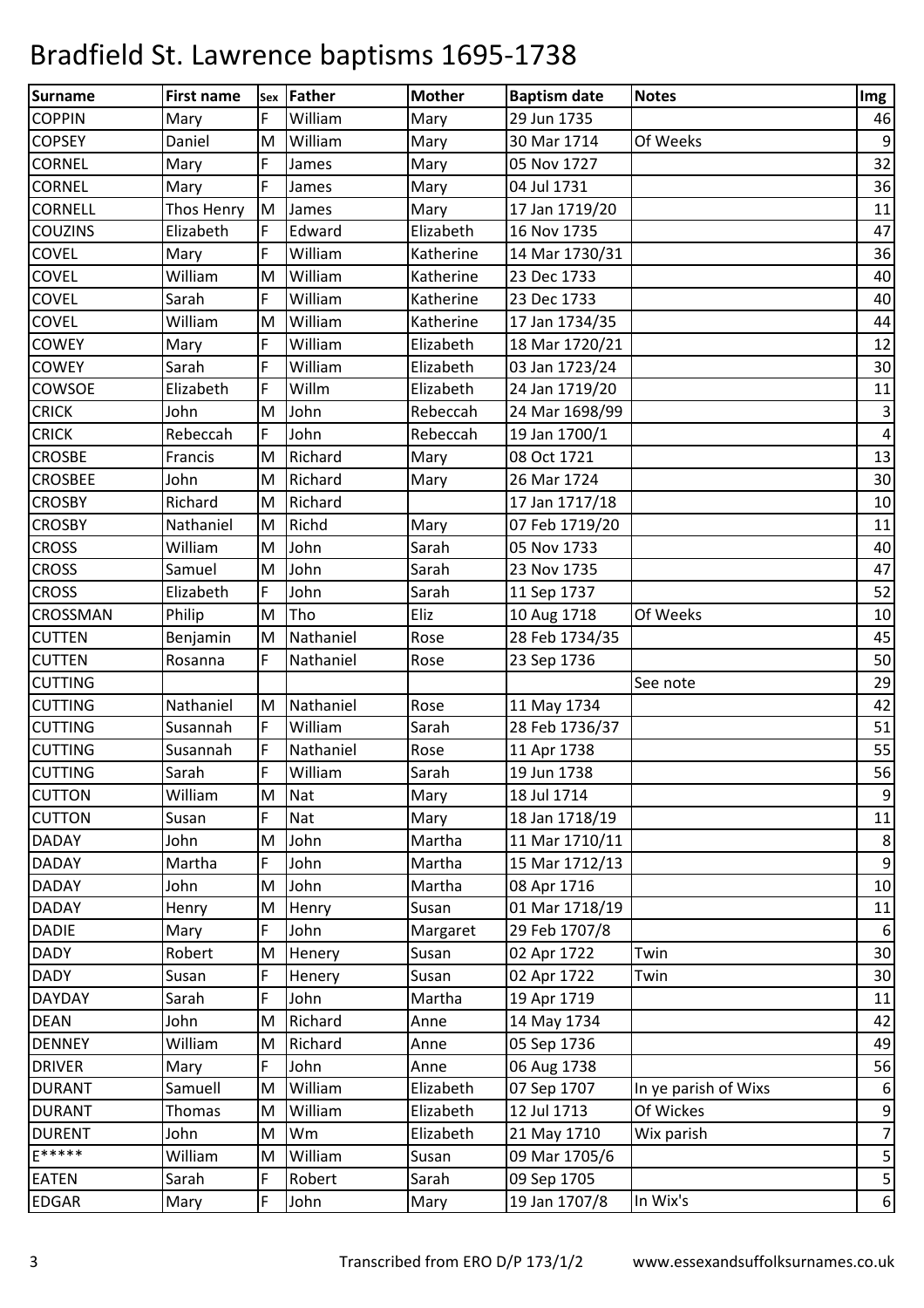| <b>Surname</b>    | <b>First name</b> |           | sex Father     | <b>Mother</b> | <b>Baptism date</b> | <b>Notes</b> | Img                       |
|-------------------|-------------------|-----------|----------------|---------------|---------------------|--------------|---------------------------|
| <b>EDGAR</b>      | Stephen           | M         |                |               | 15 Nov 1734         |              | 43                        |
| <b>EDGE</b>       | Edward            | M         | Edward         | Esther        | 11 Jun 1729         |              | 34                        |
| <b>EDGER</b>      | Edward            | ${\sf M}$ | Edward         | Elizabeth     | 08 Oct 1710         |              | $\,8\,$                   |
| <b>EDGER</b>      | Elizabeth         | F         | Edward         | Eliz          | 23 Dec 1714         |              | 10                        |
| <b>EDGER</b>      | Esther            | F         | Edward         | Esther        | 05 Jun 1720         |              | 12                        |
| <b>ELIZABETH</b>  | Jane              | F         | Robert         | Pettit        | 07 Dec 1729         |              | 35                        |
| <b>ESBOLL</b>     | Jonas             | M         | Jonas          | Sarah         | 14 Feb 1702/3       | Defaced      | 4                         |
| <b>ESBOLL</b>     | Susan             | F         | Jonas          | Sarah         | 14 Feb 1702/3       | Defaced      | 4                         |
| <b>EVERET</b>     | Nathaniel         | M         | William        | Susana        | 19 Nov 1707         | Born Octe 24 | $\boldsymbol{6}$          |
| <b>EVERET</b>     | John              | M         | Wm             | Susana        | 09 Apr 1710         |              | $\overline{7}$            |
| <b>FAIRS</b>      | Elizabeth         | F         | William        | Elizabeth     | 22 Sep 1695         |              | $\mathbf 2$               |
| <b>FALL</b>       | John              | M         | John           | Mary          | 17 Feb 1716/17      |              | 10                        |
| <b>FALL</b>       | Daniel            | M         | John           | Mary          | 10 Apr 1720         |              | 12                        |
| <b>FALL</b>       | Daniel            | M         | John           | Mary          | 13 Aug 1727         |              | 32                        |
| <b>FARENTON</b>   | Hannah            | F         | Thomas         | Hannah        | 28 Feb 1696/97      |              | $\mathsf 3$               |
| <b>FARIAR</b>     | Mary              | F         | Lewas          | Amy           | 20 May 1721         | Twin         | 13                        |
| <b>FARIAR ?</b>   | William           | M         | Lewas          | Amy           | 20 May 1721         | Twin         | 13                        |
| <b>FARINDON</b>   | Mary              | F         | Thomas         | Hanah         | 15 May 1715         |              | 10                        |
| <b>FARINDONE</b>  | William           | M         | Thomas         | Hanah         | 17 Mar 1707/8       |              | $\boldsymbol{6}$          |
| <b>FARINGTON</b>  | John              | M         | Thomas         | Hannah        | 28 Jun 1699         |              | 3                         |
| <b>FARINGTON</b>  | Thomas            | M         | Thomas         | Hannah        | 01 Feb 1701/2       |              | $\pmb{4}$                 |
| <b>FARINTON</b>   | Elizabeth         | F         | Thomas         | Hannah        | 14 May 1704         |              | 5                         |
| <b>FARRINDON</b>  | George            | M         | Thomas         | Hanah         | 25 Mar 1711         |              | 8                         |
| <b>FARRINDON</b>  | James             | M         | Thomas         | Hanah         | 09 Aug 1713         |              | $\boldsymbol{9}$          |
| <b>FARRINGTON</b> | William           | M         | William        | Mary          | 30 May 1736         |              | 48                        |
| <b>FINCH</b>      | Jonathan          | M         | John           | Sarah         | 31 Jul 1708         | From Wix     | $\overline{7}$            |
| <b>FINCH</b>      | Samuel            | M         | John           | Elizabeth     | 12 Sep 1714         | Of Weecks    | 9                         |
| <b>FIRIS</b>      | Elizabeth         | F         | Lewis          | Elizabeth     | 02 May 1697         |              | $\mathsf 3$               |
| <b>FLOWER</b>     | Samuel            | M         | Simon          | Elizabeth     | 02 May 1697         |              | 3                         |
| <b>FLOWER</b>     | William           |           | M Moses        | Sarah         | 18 Jul 1697         |              | $\overline{3}$            |
| <b>FLOWER</b>     | Elizabeth         | F         | Simon          | Elizabeth     | 12 Oct 1698         |              | 3                         |
| <b>FLOWER</b>     | Aaron             | M         | Simon          | Mary          | 20 Mar 1699/00      |              | 4                         |
| <b>FLOWER</b>     | Simon             | M         | Simon          | Mary          | 12 Mar 1703/4       |              | 5                         |
| <b>FLOWER</b>     | Moses             | M         | <b>Moses</b>   | Sarah         | 07 Sep 1704         |              | 5                         |
| <b>FLOWER</b>     | Daniel            | M         | <b>Moses</b>   | Sarah         | 17 Nov 1706         |              | $\boldsymbol{6}$          |
| <b>FLOWIR</b>     | Mary              | F         | Simon          | Mary          | 13 Jul 1701         |              | 4                         |
| <b>FLOWRE</b>     | Simon             | M         | Simon          | Mary          | 15 Aug 1708         |              | $\overline{7}$            |
| <b>FOORD</b>      | Peter             | M         | William        | Elizabeth     | 18 Nov 1707         | Born Noe 5th | $\boldsymbol{6}$          |
| <b>FOORD</b>      | Mary              | F         | Sam            | Mary          | 10 Sep 1710         |              | 8                         |
| <b>FORD</b>       | Elizabeth         | F         | William Junior | Eliabeth      | 31 Jan 1696/97      |              | $\ensuremath{\mathsf{3}}$ |
| <b>FORD</b>       | Elizabeth         | F         | William Junior | Elizabeth     | 11 Jan 1697/98      |              | 3                         |
| <b>FORD</b>       | William           | M         | William        | Elizabeth     | 21 Dec 1699         |              | $\overline{\mathcal{A}}$  |
| <b>FORD</b>       | Phoebe            | F         | William        | Elizabeth     | 13 Aug 1702         |              | 4                         |
| <b>FORD</b>       | Peter             | M         | William        | Elizabeth     | 03 Sep 1704         |              | 5                         |
| <b>FORD</b>       | Samuel            | M         | William        | Elizabeth     | 18 Feb 1705/6       |              | 5                         |
| <b>FORD</b>       | Mary              | F         | John           | Mary          | 19 Sep 1712         |              | 8                         |
| <b>FORD</b>       | John              | M         | John           | Mary          | 11 Jul 1714         |              | $\boldsymbol{9}$          |
| <b>FORD</b>       | Elizabeth         | F         | John           | Mary          | 28 Oct 1716         |              | 10                        |
| <b>FORD</b>       | William           |           | M John         | Mary          | 25 Dec 1717         |              | 10                        |
|                   |                   |           |                |               |                     |              |                           |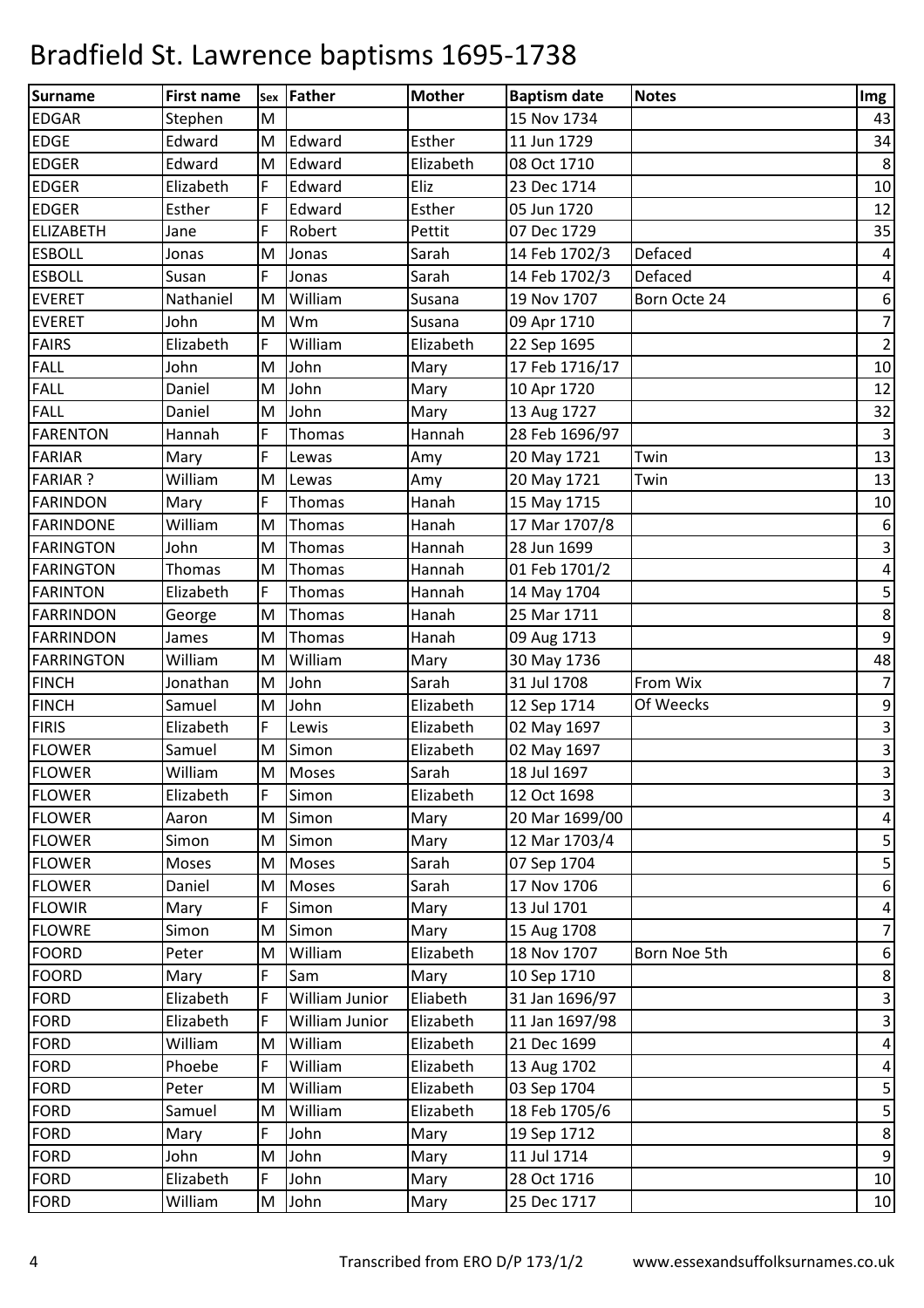| Surname          | <b>First name</b> |   | sex   Father | <b>Mother</b> | <b>Baptism date</b> | <b>Notes</b>      | Img              |
|------------------|-------------------|---|--------------|---------------|---------------------|-------------------|------------------|
| <b>FORD</b>      | Sarah             | F | John         | Mary          | 27 Nov 1720         |                   | 12               |
| FORD             | Samuel            | M | John         |               | 19 Feb 1720/21      |                   | 12               |
| <b>FORDHAM</b>   | Eliz              | F | Joseph       | Eliz          | 17 Nov 1717         |                   | 10               |
| <b>FORDHAM</b>   | Mary              | F | Joseph       | Mary          | 16 Dec 1719         | Of Wicks          | 11               |
| <b>FOULSHAM</b>  | Peter             | M | Peter        | Sarah         | 02 Jun 1712         |                   | 8                |
| <b>FRANCIS</b>   | Mary              | F | John         | Mary          | 25 Sep 1730         | Born the same day | 36               |
| <b>FRANCIS</b>   | Susannah          | F | John         | Mary          | 26 Mar 1732         |                   | 38               |
| <b>FRANCIS</b>   | Sarah             | F | John         | Mary          | 28 Dec 1735         |                   | 47               |
| <b>FRANCIS</b>   | Margaret          | F | John         | Mary          | 19 Aug 1738         |                   | 56               |
| <b>GARNHAM</b>   | Henry             | M | John         | Mary          | 27 Feb 1729/30      |                   | 35               |
| <b>GILBERT</b>   | John              | M | John         |               | 18 Jun 1710         |                   | $\,8\,$          |
| <b>GILES</b>     | Rose              | F | John         | Rose          | 04 Apr 1736         |                   | 48               |
| <b>GILES</b>     | Sarah             | F | John         | Rose          | 09 Jul 1738         |                   | 56               |
| <b>GLANVILLE</b> | Sarah             | F | Andrew       | Sarah         | Jan 1727/28         |                   | 33               |
| <b>GOUCH</b>     | Mary              | M |              | Mary          | 12 Aug 1705         |                   | 5                |
| <b>GRIMWOD</b>   | Samuell           | M | Samuell      | Susan         | 05 Aug 1722         |                   | 30               |
| <b>HALL</b>      | Susannah          | F | John         | Susannah      | 23 Jan 1731/32      |                   | 37               |
| <b>HANCE</b>     | John              | M | William      | Anne          | 21 Feb 1730/31      | Born 12 Feb       | 36               |
| <b>HANS</b>      | Anne              | F | William      | Anne          | 19 Dec 1736         |                   | 51               |
| <b>HAWARD</b>    | John              | M | John         | Mary          | 14 May 1721         |                   | 12               |
| <b>HAWARD</b>    | John              | M | John         | Mary          | 14 May 1721         |                   | 13               |
| <b>HAWES</b>     | Sarah             | F | Henry        | Eliz          | 30 Jun 1716         |                   | 10               |
| <b>HAWES</b>     | Susanna           | F | Henry        | Eliz          | 30 Jun 1716         |                   | 10               |
| <b>HAWES</b>     | James             | M | James        | Abigail       | 05 Aug 1716         |                   | 10               |
| <b>HAWES</b>     | James             | M | James        | Elizabeth     | 01 Jun 1729         |                   | 34               |
| <b>HAWS</b>      | Mary              | F | James        | Abigail       | 26 Apr 1719         |                   | 11               |
| <b>HAWS</b>      | Abigail           | F | James        | Abbigal       | 27 May 1721         |                   | 12               |
| <b>HAYTON</b>    | Sarah             | F | Rich         | Anne          | 20 Dec 1715         |                   | 10               |
| <b>HAYWARD</b>   | Isack             | M | John         | Mary          | 18 Dec 1723         |                   | 30               |
| <b>HAYWARD</b>   | Daniel            | M | John         | Mary          | 11 May 1729         |                   | 34               |
| <b>HEATEN</b>    | Anne              | F | Robert       | Anne          | 15 Nov 1713         |                   | 9                |
| <b>HILLEN</b>    | Amy               | F |              | Elizabeth     | 05 Nov 1722         |                   | 29               |
| HOUSE ?          | Elizabeth         | F | Henry        | Elizabeth     | 08 Jul 1705         |                   | $\mathsf S$      |
| <b>HOWARD</b>    | Mary              | F | Matthias     | Mary          | 19 May 1695         |                   | $\overline{2}$   |
| <b>HOWARD</b>    | John              | M | Matthew      | Mary          | 09 May 1697         |                   | 3                |
| <b>HOWARD</b>    | William           | M | Humphry      | Mary          | 27 Nov 1698         |                   | $\mathsf 3$      |
| <b>HOWARD</b>    | Isaac             | M | Matthew      | Mary          | 14 Dec 1701         |                   | 4                |
| <b>HOWARD</b>    | Thomas            | M | Thomas       | Ann           | 10 May 1702         |                   | 4                |
| <b>HOWARD</b>    | Matthie           | F | Matthew      | Mary          | 14 May 1704         |                   | 5                |
| <b>HOWARD</b>    | John              | M | Thomas       | Ann           | 04 Nov 1705         |                   | $\mathsf S$      |
| <b>HOWARD</b>    | Daniel            | M | Matthias     | Mary          | 14 Jul 1706         |                   | $\mathsf S$      |
| <b>HOWARD</b>    | Mary              | F | John         | Mary          | 18 Apr 1731         |                   | 36               |
| <b>HOWARD</b>    | Thomas            | M | Thomas       | Susannah      | 03 Dec 1732         |                   | 39               |
| <b>HOWARD</b>    | Elizabeth         | F | John         | Mary          | 27 Jan 1733/34      |                   | 41               |
| <b>HOWARD</b>    | John              | M | Thomas       | Susannah      | 19 Jan 1734/35      |                   | 44               |
| <b>HOWARD</b>    | Daniel            | M | Daniel       | Mary          | 06 Feb 1735/36      |                   | 48               |
| <b>HOWARD</b>    | George            | M | John         | Mary          | 17 Oct 1736         |                   | 50               |
| <b>HOWARD</b>    | Mary              | F | Daniel       | Mary          | 20 Nov 1737         |                   | 54               |
| <b>HOWES</b>     | Mary              | F | Henry        | Elizabeth     | 06 Apr 1707         |                   | $\boldsymbol{6}$ |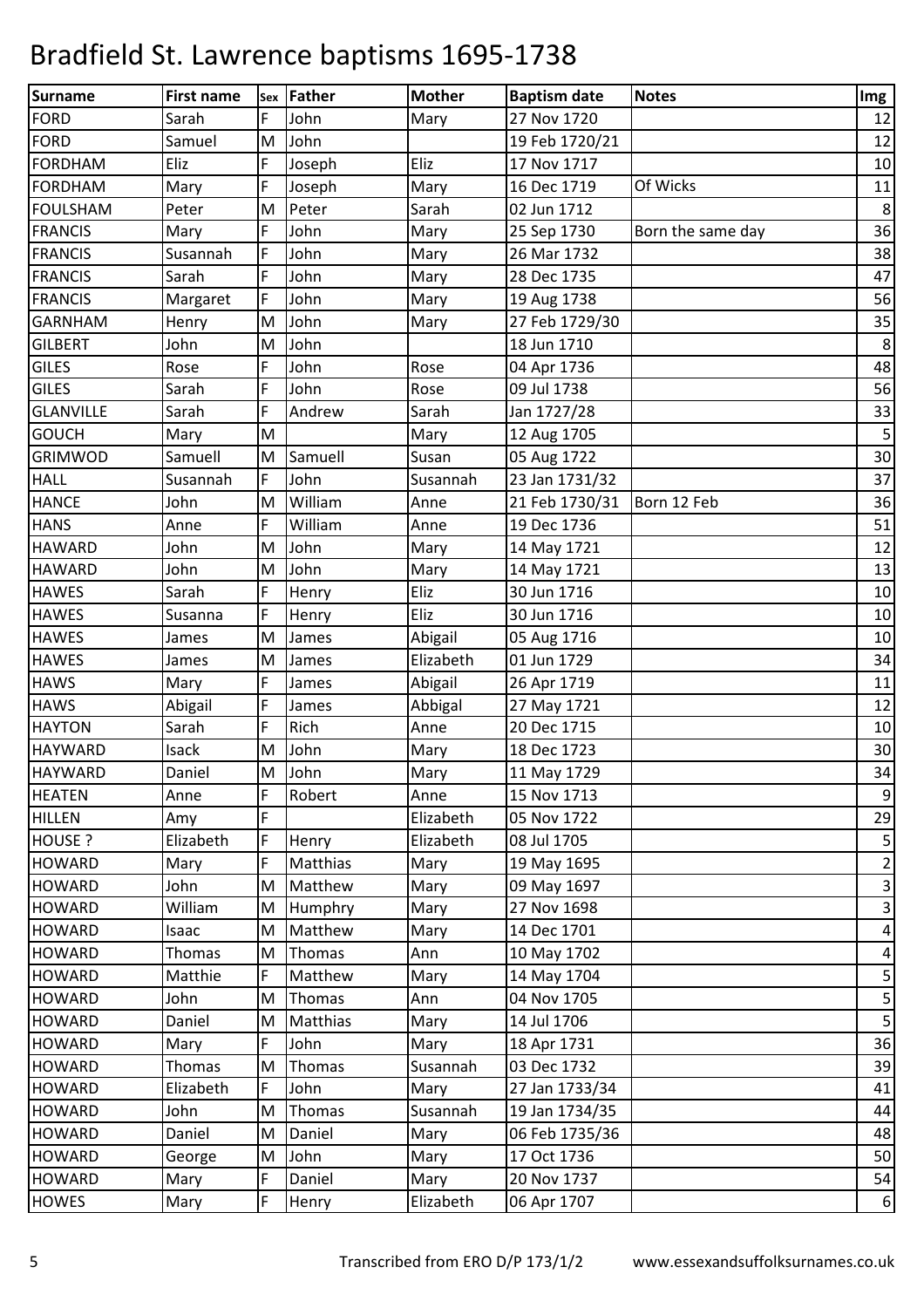| Surname        | <b>First name</b> | Sex       | <b>Father</b> | <b>Mother</b> | <b>Baptism date</b> | <b>Notes</b>     | Img                     |
|----------------|-------------------|-----------|---------------|---------------|---------------------|------------------|-------------------------|
| <b>HOWS</b>    | John              | M         | Henry         | Elizabeth     | 14 May 1710         |                  | $\overline{7}$          |
| <b>HOWS</b>    | Hanah             | F         | Henry         | Eiliz         | 27 Apr 1712         |                  | $\,8\,$                 |
| <b>HUTTON</b>  | Robert            | M         | Robert        | Mary          | 30 Oct 1709         |                  | $\overline{7}$          |
| <b>JESHUP</b>  | Richard           | M         | Richard       | Sarah         | 10 Mar 1716/17      |                  | $10\,$                  |
| <b>JESHUP</b>  | Anne              | F         | Richd         | Sarah         | 18 Aug 1719         |                  | 11                      |
| <b>JESSUP</b>  | Margrate          | F         | Richard       | Sarah         | 08 Jun 1712         |                  | $\,8\,$                 |
| <b>JESSUPE</b> | Elizabeth         | F         | Richard       | Sarah         | 25 Apr 1714         |                  | 9                       |
| <b>JESUP</b>   | Mary              | F         | Richard       | Sarah         | 17 Apr 1708         |                  | $\boldsymbol{6}$        |
| <b>JUDITH</b>  | Benjamin          | M         | Benjamin      | Carenngton    | 22 Apr 1711         |                  | $\,8\,$                 |
| <b>KEEBLE</b>  | Mary              | F         | William       | Mary          | 29 Oct 1732         |                  | 39                      |
| <b>KEEBLE</b>  | William           | M         | William       | Mary          | 08 Sep 1734         |                  | 43                      |
| <b>KEEBLE</b>  | James             | M         | William       | Mary          | 03 Apr 1737         |                  | 52                      |
| <b>KING</b>    | Elizabeth         | F         | Josias        | Sarah         | 23 Dec 1722         |                  | 30                      |
| <b>KING</b>    | Susannah          | F         | Josias        | Sarah         | 23 Jul 1727         |                  | 32                      |
| <b>KING</b>    | Sarah             | F         | John          | Sarah         | 24 Sep 1727         |                  | 32                      |
| <b>KING</b>    | Mary              | F         | John          | Mary          | 05 Oct 1729         |                  | 35                      |
| <b>KING</b>    | John              | M         | Josias        | Sarah         | 14 Jul 1730         | Born 06 July     | 35                      |
| <b>KING</b>    | Thomas            | M         | Thomas        | Hannah        | 02 May 1731         |                  | 36                      |
| <b>KING</b>    | John              | M         | John          | Sarah         | 03 Sep 1732         |                  | 39                      |
| <b>KING</b>    | Hannah            | F         | Thomas        | Hannah        | 26 Nov 1732         |                  | 39                      |
| <b>KING</b>    | Hannah            | F         | Thomas        | Hannah        | 21 Jul 1734         |                  | 43                      |
| <b>KING</b>    | Sarah             | F         | John          | Sarah         | 08 Dec 1734         |                  | 43                      |
| <b>KING</b>    | Elizabeth         | F         | Thomas        | Hannah        | 26 Oct 1735         |                  | 46                      |
| <b>KING</b>    | Alice             | F         | Samuel        | Elizabeth     | 06 Mar 1736/37      |                  | 51                      |
| <b>KING</b>    | Joseph            | M         | John          | Sarah         | 26 Mar 1738         | John deceased    | 54                      |
| <b>KING</b>    | Alice             | F         | Samuel        | Elizabeth     | 06 Aug 1738         |                  | 56                      |
| <b>KOOKE</b>   | William           | M         | James         | Susanna       | 29 Mar 1696         |                  | $\overline{2}$          |
| <b>KOOKE</b>   | Mary              | F         | James         | Susanna       | 20 Aug 1699         |                  | $\overline{\mathbf{3}}$ |
| LAND           | Susannah          | F         | John          | Martha        | 22 Sep 1735         |                  | 46                      |
| LAND           |                   | ${\sf M}$ | John          | Martha        | 07 May 1738         |                  | 55                      |
| LARGE          | Timothy           | M         | John          | Margaret      | 22 Dec 1728         |                  | 34                      |
| LARGE          | Margaret          | F         | John          | Margaret      | 26 Dec 1731         |                  | 37                      |
| LARGE          | John              | M         | John          | Mary          | 28 Apr 1734         |                  | 42                      |
| LARGE          | Nathaniel         | M         | John          | Mary          | 11 Jul 1736         |                  | 49                      |
| <b>LEAVIS</b>  | Tim               | M         | Tim           | Mary          | 01 Mar 1718/19      |                  | 11                      |
| <b>LEFEVRE</b> | Amy               | F         | Lewis         | Amy           | 12 Apr 1728         | Born 22 March    | 33                      |
| LEING          | John              | M         | Isaack        | Sarah         | 11 May 1712         |                  | 8                       |
| <b>LEWIS</b>   | Mary              | F         | Thomas        | Mary          | 10 Jul 1695         |                  | $\overline{2}$          |
| <b>LEWIS</b>   | <b>Thomas</b>     | M         | Thomas        | Mary          | 29 Jan 1696/97      |                  | 3                       |
| <b>LEWIS</b>   | Joseph            | M         | Thomas        | Mary          | 16 Oct 1698         |                  | 3                       |
| <b>LEWIS</b>   | William           | M         | Thomas        | Mary          | 23 Jun 1700         |                  | $\overline{4}$          |
| LING           | Isaac             | M         | Isaac         | Sarah         | 19 Jan 1706/7       |                  | $\boldsymbol{6}$        |
| LING           | Elizabeth         | F         | Isaac         | Sarah         | 03 Apr 1709         |                  | $\overline{7}$          |
| <b>LING</b>    | John              | M         | Isaac         | Sarah         | 27 Dec 1713         |                  | 9                       |
| LINK           | Mary              | F         | Isaac         | Elizabeth     | 21 Feb 1695/96      | Link, later Ling | $\overline{2}$          |
| <b>LINK</b>    | Richard           | M         | Isaac         | Elizabeth     | 25 Jul 1697         | Link, later Ling | 3                       |
| <b>LINK</b>    | Mary              | F         | Isaac         | Elizabeth     | 16 Jan 1700/1       | Link, later Ling | $\pmb{4}$               |
| LINK           | Isaac             | M         | Isaac         | Sarah         | 14 Dec 1701         | Link, later Ling | $\overline{4}$          |
| <b>LINK</b>    | Sarah             | F         | Isaac         | Sarah         | 20 Sep 1704         |                  | $\sqrt{5}$              |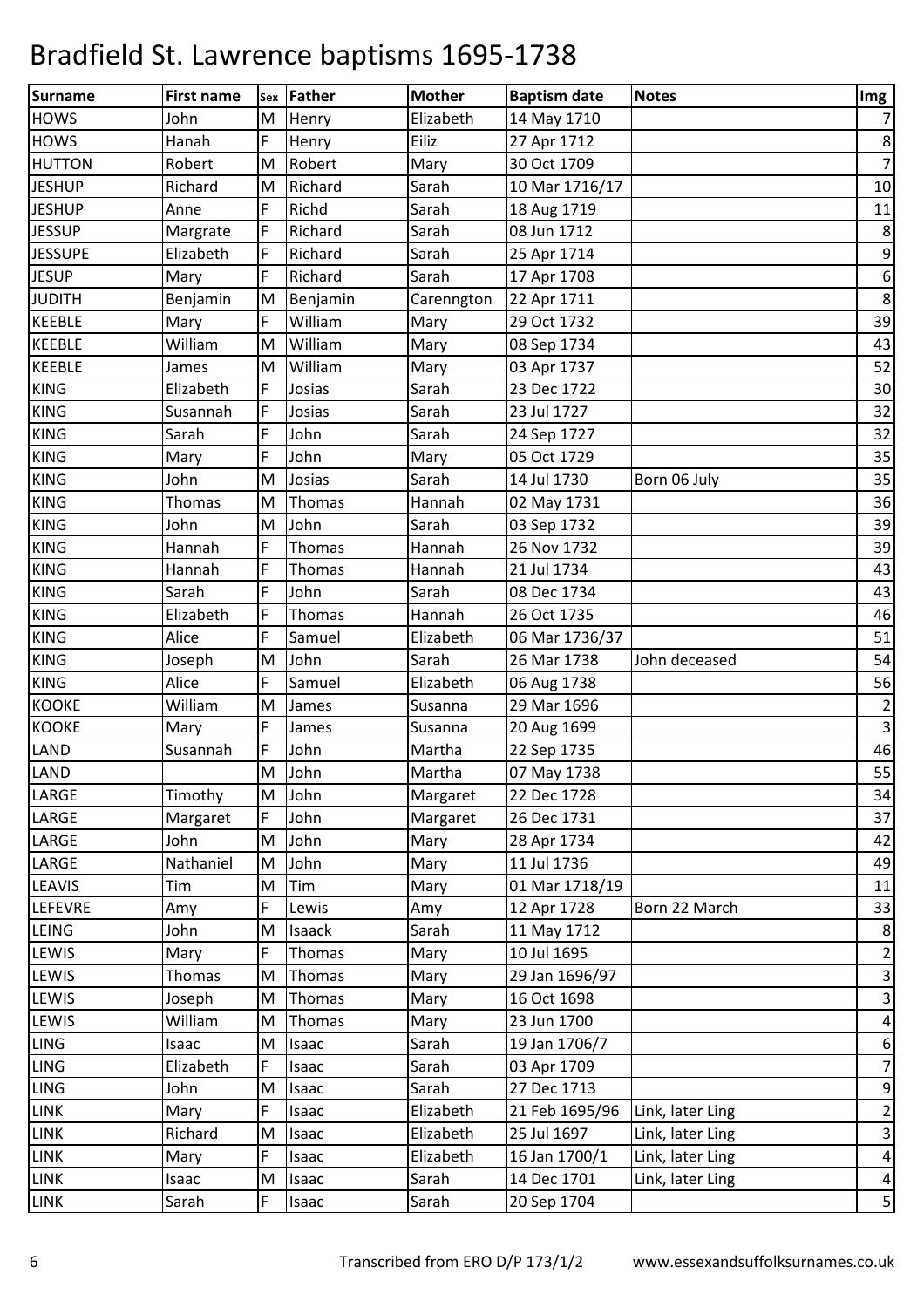| Surname        | <b>First name</b> | <b>Sex</b>                                                                            | <b>Father</b> | <b>Mother</b>  | <b>Baptism date</b> | <b>Notes</b>                   | Img                      |
|----------------|-------------------|---------------------------------------------------------------------------------------|---------------|----------------|---------------------|--------------------------------|--------------------------|
| <b>LOWNES</b>  | John              | M                                                                                     | John          | Mary           | 16 Jul 1738         |                                | 56                       |
| LUES           | Mary              | F                                                                                     | Joseph        | Elizabeth      | 20 Sep 1730         | Born 21 Aug                    | 35                       |
| <b>LYNG</b>    | Elizabeth         | F                                                                                     | Richd         | Mary           | 12 Feb 1720/21      | Of Wicks                       | 12                       |
| <b>MAGER</b>   | Stephen           | $\mathsf{M}% _{T}=\mathsf{M}_{T}\!\left( a,b\right) ,\ \mathsf{M}_{T}=\mathsf{M}_{T}$ | Stephen       | Eliz           | 29 Jan 1720/21      | Of Wicks                       | 12                       |
| <b>MARIS</b>   | Georges           | M                                                                                     | Georges       | Mary           | 21 Feb 1695/96      |                                | $\mathbf 2$              |
| <b>MARIS</b>   | Elizabeth         | F                                                                                     | George        | Mary           | 19 Jun 1698         |                                | 3                        |
| <b>MARTIN</b>  | Thomas            | M                                                                                     | Thomas        | Martha         | 20 Jul 1707         |                                | $\boldsymbol{6}$         |
| <b>MARTIN</b>  | Sarah             | F                                                                                     | George        | Mary           | 27 Apr 1709         | <b>Misly</b>                   | $\overline{7}$           |
| <b>MARTIN</b>  |                   | F                                                                                     | Thomas        | Martha         | 02 Apr 1710         |                                | $\boldsymbol{7}$         |
| <b>MARY</b>    | Nathaniel         | M                                                                                     | Nathaniel     | Cutten         | 14 Oct 1711         |                                | $\,8\,$                  |
| <b>MARY</b>    | John              | M                                                                                     | John          | Francis        | 25 Nov 1733         |                                | 40                       |
| <b>MASEN</b>   | Richard           | M                                                                                     | Richard       | Sarah          | 01 Apr 1733         |                                | 40                       |
| <b>MAY</b>     | Tho               | M                                                                                     | Tho           | Mary           | 05 Apr 1719         |                                | 11                       |
| MAY ?          | Elizabeth         | F                                                                                     | Thomas        | Sarah          | 03 Jan 1713/14      | Of Weeks                       | $\boldsymbol{9}$         |
| <b>MEE</b>     | Joseph            | M                                                                                     | Nathaniel     |                | 26 Apr 1706         |                                | 5                        |
|                |                   |                                                                                       |               |                |                     |                                |                          |
| <b>MEE</b>     | Abraham           | M                                                                                     | Nathaniel     | <b>Bridget</b> | 15 Dec 1706         | Being then about two years old | 6                        |
| MEE            | <b>Bridget</b>    | F                                                                                     | Nathaniel     | <b>Bridget</b> | 22 Oct 1707         |                                | 6                        |
| <b>MEE</b>     | Joseph            | M                                                                                     | Nathanael     | <b>Bridget</b> | 17 Apr 1709         |                                | $\overline{\mathcal{I}}$ |
| <b>MEE</b>     | Luke              | M                                                                                     | Nathaniel     | <b>Bridget</b> | 29 Dec 1710         |                                | 8                        |
| MEE            | David             | M                                                                                     | Nathaniel     | <b>Bridget</b> | 17 Jan 1713/14      |                                | $\boldsymbol{9}$         |
| <b>MEE</b>     | Sarah             | F                                                                                     | Nathl         | <b>Bridget</b> | 11 Dec 1715         |                                | $10\,$                   |
| <b>MEE</b>     | Wm                | M                                                                                     | Lazarus       | Mary           | 07 Oct 1722         |                                | 30                       |
| <b>MEE</b>     | Joseph            | M                                                                                     | Abraham       | Sarah          | 09 Jan 1731/32      |                                | 37                       |
| <b>MEE</b>     | Nathaniel         | M                                                                                     | Joseph        | Rose           | 10 Mar 1733/34      |                                | 41                       |
| <b>MEE</b>     | William           | M                                                                                     | Abraham       | Sarah          | 07 Apr 1734         |                                | 41                       |
| <b>MEE</b>     | Joseph            | M                                                                                     | Joseph        | Rose           | 18 May 1735         |                                | 45                       |
| <b>MEE</b>     | Rose              | F                                                                                     | Joseph        | Rose           | 02 Jan 1736/37      |                                | 51                       |
| <b>MEY</b>     | Ruth              | F                                                                                     | Nathaniel     | <b>Bridget</b> | 01 Oct 1712         |                                | $\,8\,$                  |
| <b>MIXTER</b>  | Adam              | ${\sf M}$                                                                             | Jeams         | Mary           | 15 Mar 1723/24      |                                | $30\,$                   |
| <b>MIXTURE</b> | Adam              | M                                                                                     | Adam          | Abigail        | 21 Sep 1696         |                                | 3                        |
| <b>MIXTURE</b> | Susan             | F                                                                                     | Adam          | Abigail        | 13 Aug 1699         |                                | 3                        |
| <b>MIXTURE</b> | Thomas            | M                                                                                     | Adam          | Abigail        | 08 Mar 1701/2       |                                | $\pmb{4}$                |
| <b>MIXTURE</b> | James             | M                                                                                     | James         | Mary           | 12 Aug 1716         |                                | 10                       |
| <b>MIXTURE</b> | John              | M                                                                                     | James         | Mary           | 05 Apr 1719         |                                | 11                       |
| <b>MIXTURE</b> | Elizabeth         | F                                                                                     | James         | Mary           | 28 Apr 1728         | Born 21 April                  | 33                       |
| <b>MORGAN</b>  | Ann               | F                                                                                     | Edward        | Ann            | 14 Jan 1717/18      |                                | 10                       |
| <b>MORGAN</b>  | Edward            | M                                                                                     | Edward        | Anne           | 18 Jan 1718/19      |                                | 11                       |
| <b>MORGAN</b>  | Anne              | F                                                                                     | Edward        | Ann            | 20 Apr 1721         |                                | 13                       |
| <b>NEAL</b>    | Sarah             | F                                                                                     | William       | Sarah          | 25 Sep 1737         |                                | 53                       |
| <b>PAIN</b>    | William           | M                                                                                     | William       | Susannah       | 15 Jan 1728/29      | Born 6 Jan                     | 34                       |
| <b>PAIN</b>    | John              | M                                                                                     | William       | Susannah       | 06 Jan 1729/30      |                                | 35                       |
| <b>PAIN</b>    | Samuel            | M                                                                                     | William       | Susannah       | 09 Apr 1732         |                                | 38                       |
| <b>PAIN</b>    | Thomas            | M                                                                                     | William       | Susannah       | 26 Dec 1734         |                                | 44                       |
| <b>PAINS</b>   | William           | M                                                                                     | William       | Elizabeth      | 07 Oct 1703         |                                | $\mathsf S$              |
| <b>PARKER</b>  | William           | M                                                                                     | John          | Sarah          | 25 Sep 1737         |                                | 53                       |
| <b>PASCAL</b>  | Henry             | M                                                                                     | Henry         | Elizabeth      | 02 Mar 1734/35      |                                | 45                       |
| <b>PASCAL</b>  | Elizabeth         | F                                                                                     | Henry         | Elizabeth      | 27 Aug 1738         |                                | 56                       |
| PATTERSON      | Joseph            | M                                                                                     | Joseph        | Mary           | 31 Jul 1737         |                                | 52                       |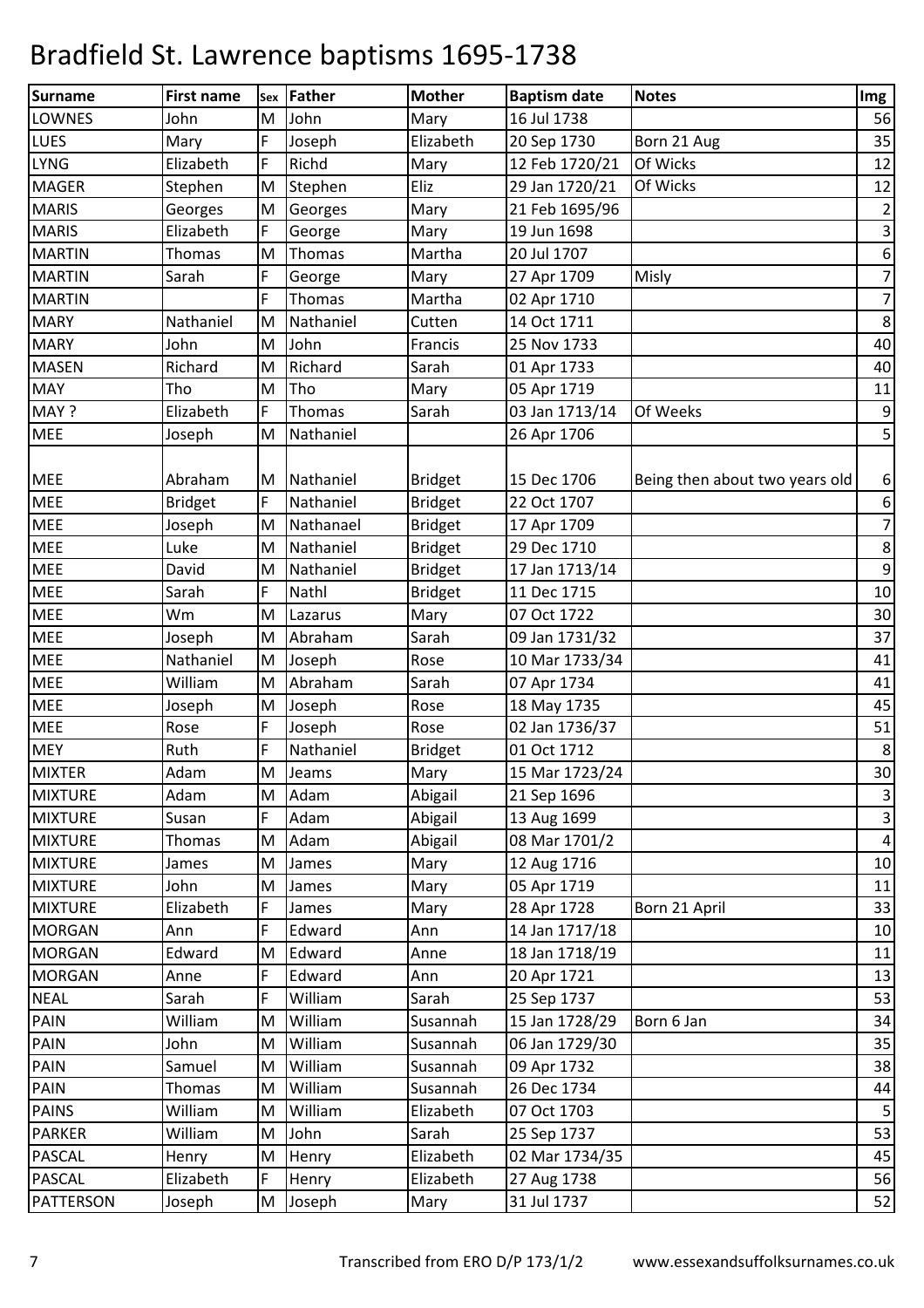| Surname        | <b>First name</b> | Sex       | <b>Father</b> | <b>Mother</b> | <b>Baptism date</b>       | <b>Notes</b> | Img                      |
|----------------|-------------------|-----------|---------------|---------------|---------------------------|--------------|--------------------------|
| <b>PAXLEY</b>  | John              | M         | Timothy       | Mary          | 24 Jun 1706               |              | 5                        |
| <b>PEARSON</b> | Hannah            | F         | Samuel        | Sarah         | 04 Apr 1731               |              | 36                       |
| PEERYMAN       | Richard           | M         | Richard       | Mary          | 20 Sep 1719               |              | 11                       |
| PETITT         | John              | M         | Robert        | Elizabeth     | 12 Apr 1730               |              | 35                       |
| PIERREMONT     | Mary              | F         | Richard       | Mary          | 29 Sep 1717               |              | 10                       |
| <b>PLUMMER</b> | Elizabeth         | F         | Robert        | Susanna       | 19 Jun 1698               |              | 3                        |
| PLUMMER        | Susan             | F         | Robert        | Susan         | 09 May 1703               |              | $\pmb{4}$                |
| <b>PLUMMER</b> | Ann               | F         | Robert        | Anne          | 09 Feb 1728/29            | Born 4 Feb   | 34                       |
| PLUMMER        | Robt              | M         | Robert        | Anne          | 06 Feb 1731/32            |              | 38                       |
| <b>PLUMMER</b> | Susannah          | F         | Robert        | Anne          | 05 Oct 1735               |              | 46                       |
| <b>PLUMMER</b> | John              | M         | Robert        | Anne          | 28 May 1738               |              | 55                       |
| <b>PLUMMR</b>  | Mary              | F         | Robert        | Mary          | 25 Sep 1695               |              | $\overline{\mathbf{c}}$  |
| PLUMMR         | Robert            | M         | Robin         | Susan         | 26 Jun 1700               |              | $\overline{\mathbf{4}}$  |
| <b>POOLLEY</b> | Robert            | M         | Thomas        | Sarah         | 10 Apr 1714               |              | $\boldsymbol{9}$         |
| <b>POOLLY</b>  | Thomas            | M         | Thomas        | Sarah         | 25 Sep 1715               |              | 10                       |
| <b>POOLLY</b>  | Mary              | F         | Tho           | Mary          | 30 Dec 1716               |              | 10                       |
| <b>PORTER</b>  | George            | M         | Robt          | Mary          | 30 May 1726               |              | 31                       |
| <b>PORTER</b>  | John              | M         | Robert        | Sarah         | 28 Sep 1729               |              | 35                       |
| <b>PORTER</b>  | Robert            | M         | Robt          | Mary          | 30 Apr 1732               |              | 38                       |
| <b>PORTER</b>  | William           | M         | Robert        | Mary          | 09 Mar 1734/35            |              | 45                       |
| <b>PORTER</b>  | Jonathan          | M         | Robert        | Mary          | 14 May 1738               |              | 55                       |
| <b>POTIR</b>   | John              | M         | John          | Sarah         | 13 Jun 1703               |              | $\overline{\mathcal{A}}$ |
| <b>POTIR</b>   | Robert            | M         | John          | Sarah         | 10 Dec 1704               |              | 5                        |
| <b>POXLY</b>   | Timotheus         | M         | Timothy       | Mary          | 26 Sep 1708               |              | $\overline{7}$           |
| <b>PUXLEY</b>  | Timothy           | M         | Timothy       | Mary          | 12 Nov 1710               |              | 8                        |
| <b>PUXLEY</b>  | William           | ${\sf M}$ | Timothy       | Mary          | 06 Sep 1713               |              | $\boldsymbol{9}$         |
| <b>PUXLEY</b>  | John              | M         | John          | Mary          | 01 Apr 1733               |              | 40                       |
| <b>PUXLY</b>   | Mary              | F         | Tim           | Mary          | 28 Oct 1716               |              | 10                       |
| <b>PUXLY</b>   | Tho               | M         | Tim           | Mary          | 07 Jun 1719               |              | 11                       |
| <b>RAISON</b>  | Joseph            | ${\sf M}$ | Joseph        | Mary          | 25 Mar 1701               |              | 4                        |
| <b>REVRS</b>   | Anne              | F         | Samuell       | Anne          | 28 May 1721               |              | 13                       |
| <b>RIDGEN</b>  | Sarah             | F         | William       | Susannah      | 28 Sep 1731               |              | 37                       |
| <b>RIDGEN</b>  | William           | M         | William       | Susannah      | 15 Jul 1733               |              | 40                       |
| <b>RIVERS</b>  | Samuel            | M         | Samuel        | Martha        | 10 Dec 1704               |              | 5                        |
| <b>RIVERS</b>  | John              | M         | Samuel        | Martha        | 24 Nov 1706               |              | $\boldsymbol{6}$         |
| <b>RIVERS</b>  | Elizabeth         | F         | Samuel        | Martha        | 11 Apr 1709               |              | $\overline{7}$           |
| <b>RIVERS</b>  | Ann               | F         | Sam           | Ann           | 03 Dec 1710               |              | 8                        |
| <b>RIVERS</b>  | William           | M         | Sam           | Ann           | 03 Apr 1712               |              | $\,8\,$                  |
| <b>RIVERS</b>  | Sam               | M         | Sam           | Anne          | 20 Mar 1714/15            |              | 10                       |
| <b>RIVERS</b>  | John              | M         | Sam           | Anne          | 18 Jan 1718/19            |              | 11                       |
| <b>ROLLAND</b> | Benjamin          | M         | Benjamin      | Mary          | 28 Mar 1708               | In Mitsly    | $\boldsymbol{6}$         |
| <b>ROWLAND</b> | Benjamin          | M         | Benjamin      | Sarah         | 01 Dec 1734               |              | 43                       |
| <b>RUSSEL</b>  | Mary              | F         | John          | Sarah         | 09 Apr 1732               |              | 38                       |
| <b>RUSSELL</b> | John              | M         | John          | Sarah         | 31 Jul 1720               |              | 12                       |
| <b>RUSSELS</b> | Jonathan          | M         | John          | Sarah         | 02 Mar 1734/35            |              | 45                       |
| <b>RUTLAND</b> | Susan             | F         | John          | Susan         | 22 May 1737               |              | 52                       |
| <b>RYSTON</b>  | Esther            | F         | John          | Esther        | 26 Sep 1714               |              | $\boldsymbol{9}$         |
| <b>RYSTON</b>  | Wm                | M         | Wm            | Mary          | 17 Feb 1716/17            | See symbol   | 10                       |
| <b>RYSTON</b>  | Mary              | F         | Wm            | Mary          | 17 Feb 1716/17 See symbol |              | 10                       |
|                |                   |           |               |               |                           |              |                          |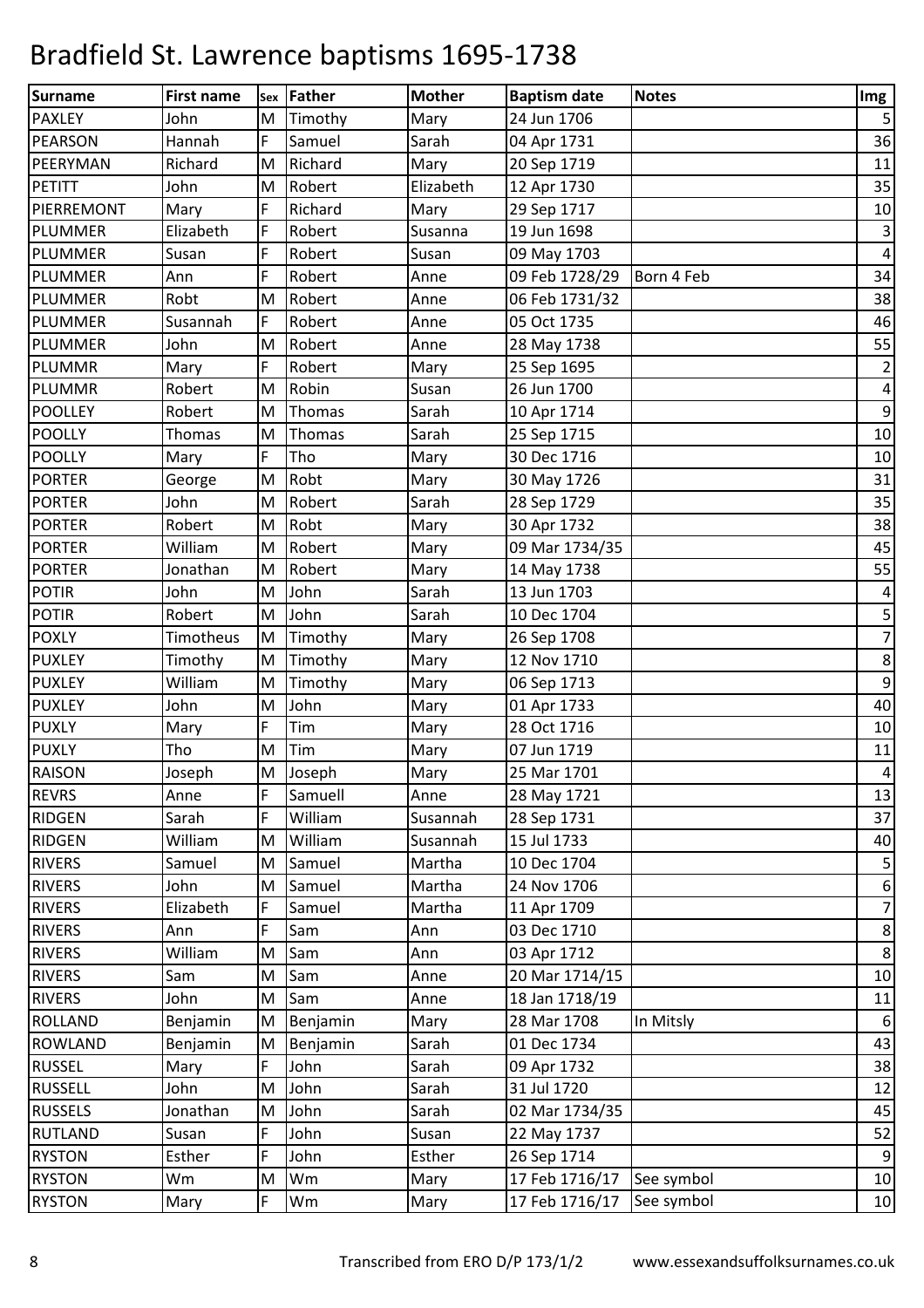| Surname          | <b>First name</b> | Sex       | Father         | <b>Mother</b> | <b>Baptism date</b> | <b>Notes</b>                  | Img              |
|------------------|-------------------|-----------|----------------|---------------|---------------------|-------------------------------|------------------|
| <b>SALLMON</b>   | Susan             | F         | Benj           | Elizabeth     | 28 Feb 1723/24      |                               | 30               |
| <b>SALMONS</b>   | Mary              | F         | William        | Elizabeth     | 10 Sep 1708         |                               | $\boldsymbol{7}$ |
| <b>SALMONS</b>   | Thomas            | M         | Thomas         | Hanna         | 14 Mar 1708/9       | Of Wix                        | $\overline{7}$   |
| <b>SALMONS</b>   | Benjamin          | M         | William        | Elizabeth     | 03 Oct 1710         | Of Wicks                      | $\,8\,$          |
| <b>SALMONS</b>   | Joseph            | M         | Thomas         | Hannah        | 22 Dec 1710         | Of Wickes                     | $\,8\,$          |
| <b>SALMONS</b>   | Aann              | F         | William        | Elizabeth     | 19 Dec 1712         |                               | $\,8\,$          |
| <b>SALMONS</b>   | Jacob             | M         | Thomas         | Hanah         | 28 Feb 1712/13      | 29 Feb!                       | $\boldsymbol{9}$ |
| <b>SALMONS</b>   | Sarah             | F         | William        | Elizabeth     | 20 Apr 1714         | Of Weecks                     | $\boldsymbol{9}$ |
| <b>SALMONS</b>   | Benjamin          | M         | Thomas         | Hannah        | 22 Apr 1714         | Of Weecks                     | $\boldsymbol{9}$ |
| <b>SALMONS</b>   | <b>Bidget</b>     | F         | Will           | Eliz          | 25 Sep 1715         |                               | 10               |
| <b>SALMONS</b>   | Capel             | M         | Ben            | Eliz          | 03 Oct 1716         |                               | 10               |
| <b>SALMONS</b>   | Ellis             | F         | Wm             | Eliz          | 04 Aug 1717         |                               | $10\,$           |
| <b>SALMONS</b>   | Eliz              | F         | Benja          | Eliz          | 01 Dec 1717         |                               | 10               |
| <b>SALMONS</b>   | Christian         | F         | Wm             | Eliz          | 31 Aug 1718         |                               | 10               |
| <b>SALMONS</b>   | Ben               | M         | Ben            | Eliz          | 25 Mar 1719         |                               | $11\,$           |
| <b>SALMONS</b>   | Joseph            | M         | Benjamin       | Elizabeth     | 29 Feb 1719/20      |                               | $11\,$           |
| <b>SALMONS</b>   | Mary              | F         | Benjamin       | Eliz          | 09 Mar 1720/21      |                               | 12               |
| <b>SANDERS</b>   | Nathaniel         | M         | Nathaniel      | Mary          | 31 Dec 1732         |                               | 39               |
| <b>SANDERS</b>   | Mary              | F         | Nathaniel      | Mary          | 27 Jan 1733/34      |                               | 41               |
| <b>SANDERS</b>   | Elizabeth         | F         | Nathaniel      | Mary          | 08 Nov 1737         |                               | 53               |
| <b>SCOFIELD</b>  | Mary              | F         | William        | Katharine     | 11 Jan 1729/30      |                               | 35               |
| <b>SCOT</b>      | Mary              | F         | John           | Elisha        | 07 Jun 1719         | Of Wex                        | $11\,$           |
| <b>SEISBURN</b>  | Jonas             | M         | Jonas          |               | 31 Jul 1708         | From Wix                      | $\overline{7}$   |
| <b>SERJANT</b>   | Richard           | M         | Thomas         | Benjamina     | 21 Sep 1731         |                               | 37               |
| <b>SERJANT</b>   | Sarah             | F         | Tho            | Benjamina     | 18 Feb 1733/34      |                               | 41               |
| <b>SERJANT</b>   | Elizabeth         | F         | Thomas         | Benjamina     | 04 Dec 1737         |                               | 54               |
| <b>SISER</b>     | Thomas            | M         | Francis        | Anne          | 28 Jan 1730/31      |                               | 36               |
| <b>SIZER</b>     | Thomas            | M         | Francis        | Anne          | 26 Dec 1732         |                               | 39               |
| <b>SIZER</b>     | Anna              | F         | Francis        | Anna          | 18 Dec 1733         |                               | 40               |
| <b>SIZER</b>     | Francis           | ${\sf M}$ | Francis        | Anna          | 20 Jan 1734/35      |                               | 44               |
| SIZER            | Elizabeth         | F         | Francis        | Anna          | 12 Aug 1736         |                               | 49               |
| <b>SMITH</b>     | Willam            | M         | John           | Ann           | 29 Mar 1730         |                               | 35               |
| <b>SMITH</b>     | Anne              | F         | William        | Anne          | 05 Mar 1731/32      |                               | 38               |
| <b>SMITH</b>     | John              | M         | John           | Anne          | 31 Dec 1732         |                               | 39               |
| <b>SMITH</b>     | William           | M         | William        | Anne          | 01 Jan 1734/35      |                               | 44               |
| <b>SMITH</b>     | James             | M         | John           | Anne          | 04 May 1735         |                               | 45               |
| <b>SOUTHGATE</b> | Mary              | F         | James          | Sarah         | 27 Sep 1729         |                               | 35               |
| SOUTHGATE        | Elizabeth         | F         | James          | Elizabeth     | 26 Mar 1732         |                               | 38               |
| <b>SOUTHGATE</b> | Robinson          | M         | James          | Elizabeth     | 14 Jul 1734         |                               | 42               |
| SOUTHGATE        | Sarah             | F         | James          | Elizabeth     | 18 Jan 1735/36      |                               | 48               |
| <b>SOUTHGATE</b> | Robinson          | M         | James          | Elizabeth     | 26 Feb 1737/38      |                               | 54               |
| <b>STYLES</b>    | Martha            | F         | Joseph         | Martha        | 19 Sep 1712         | Of Wex                        | 8                |
| <b>SURREY</b>    | John              | M         | John           | Rose          | 02 Jan 1736/37      |                               | 51               |
| <b>SURREY</b>    | John              | M         | John           | Rose          | 27 Nov 1737         |                               | 54               |
| <b>SUSANA</b>    | William           | M         | <b>Nicolas</b> | Cheese        | 01 Jun 1707         |                               | $6\,$            |
|                  |                   |           |                |               |                     | Illegitmate child of Charles  |                  |
| <b>THORP</b>     | John              | M         |                | Sarah         | 09 May 1713         | <b>Buterry ? From Harwich</b> | 9                |
| <b>TURNER</b>    | John              | M         | Wm             | Eliz          | 09 Nov 1718         |                               | 10               |
| <b>VESEY</b>     | Robert            | M         | William        | Eliz          | 30 Mar 1714         | Of Weeks                      | $9\,$            |